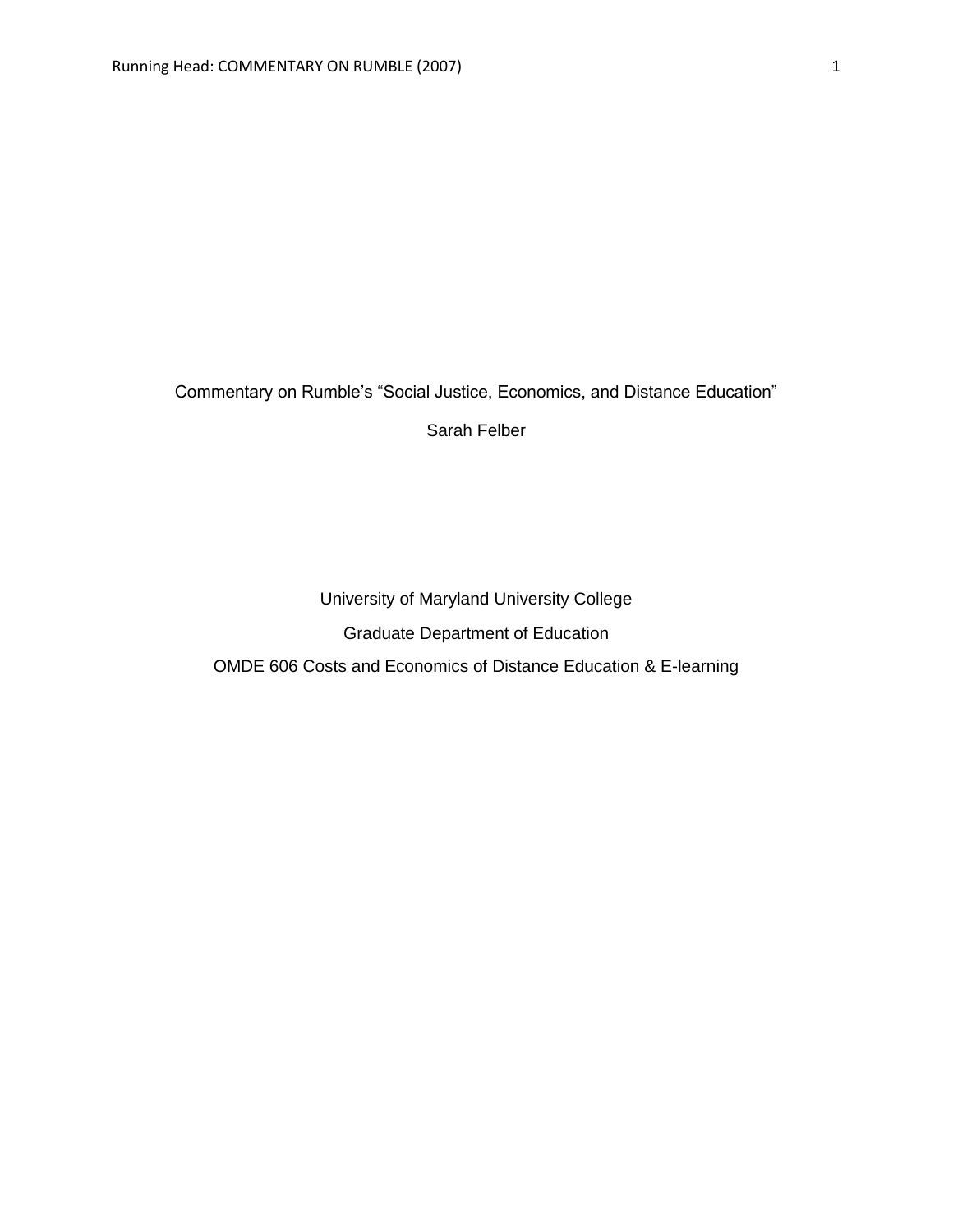Commentary on Rumble's "Social Justice, Economics, and Distance Education"

In "Social Justice, Economics, and Distance Education," Rumble (2007) asserts that it is the responsibility of societies and governments to save people from "bad lives" and that education is a primary way of accomplishing this. Thus, he argues that libertarian and neoliberal policies that put the cost of education on the people are immoral, and instead advocates a redistributive tax system to fund education as a public good. He believes that distance education will be the most cost-effective way of increasing public access to education, and emphasizes the need to keep costs as low as possible. Rumble's argument, rooted in the values of social justice, makes a strong case for the inadequacy of libertarian/neoliberal policies to meet the moral obligations of society, but raises many questions about whether and how publicly funded education can save people from bad lives.

#### **Values of the Social Justice Movement**

Rumble (2007) is clear about the values that underlie his argument. He opens the paper by stating his conception of social justice: "that education, along with other things that define a 'good life' (Honderich, 2002), is a fundamental human right" (p. 167). This premise guides the argument of the paper. Like Honderich, Rumble believes that it is the responsibility of all to save people from living bad lives.

Rumble roundly criticizes the libertarian view that government should maximize individual choice while keeping taxes low, citing Honderich's attack on this as a "vicious" outlook (as cited in Rumble, 2007, p. 171) because it denies people's moral right to necessities like food, healthcare, and education. Even the liberal advocacy for equality of opportunity is insufficient, Rumble argues, because it is the economically advantaged who set policies that affect all. These people cannot truly operate under Rawls' "veil of ignorance" (Freeman, 2014), and will therefore tend to set policies for their own benefit. These arguments against libertarian and liberal economic policy are grounded in Rumble's commitment to facilitating good living for all, which he believes is accomplished in part through education.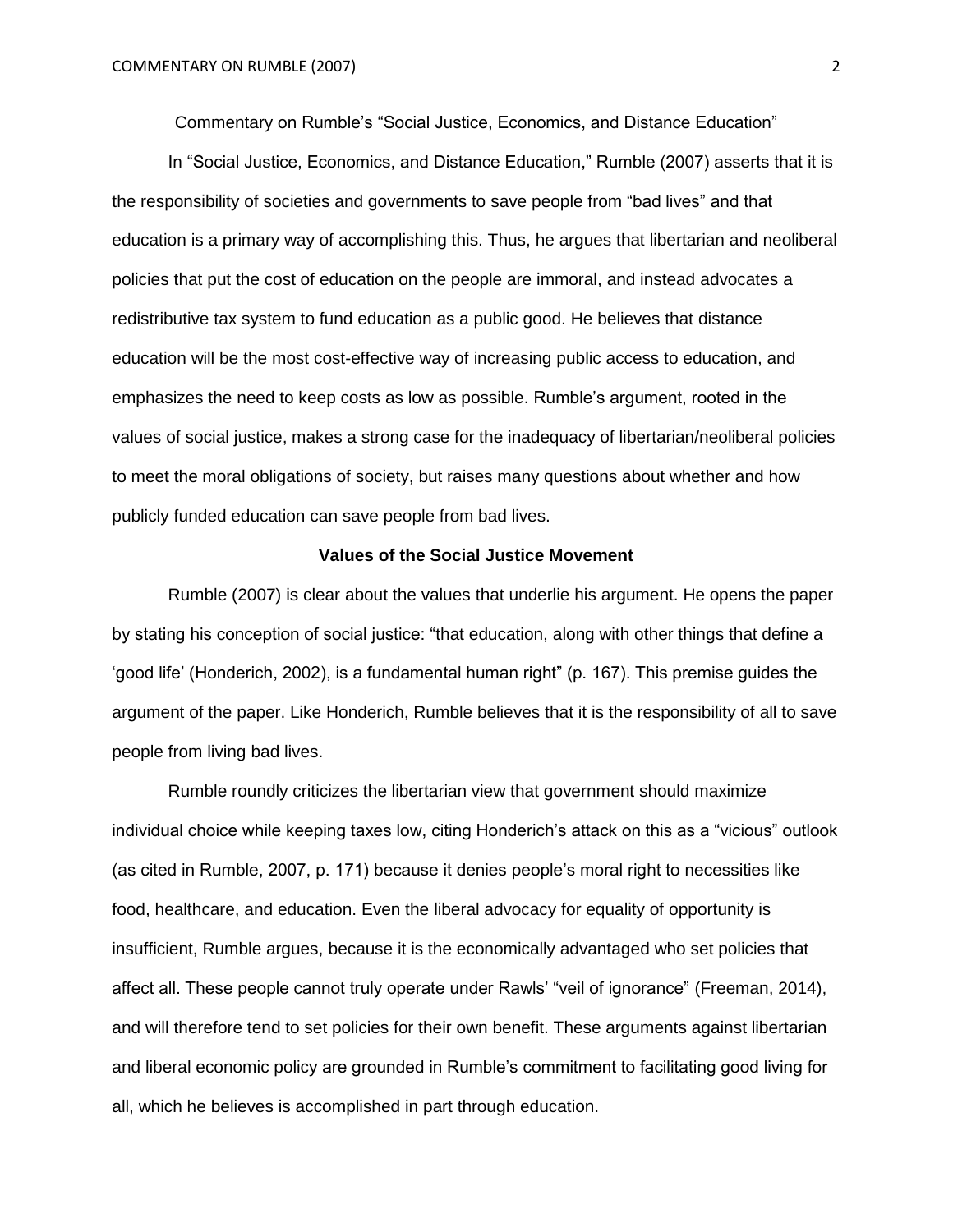### **Strength of Rumble's Argument Against Libertarian/Neoliberal Policies**

Rumble contrasts the nation-state, with responsibility for its citizens, to the libertarian market-state. He quotes Bobbitt's explanation of the market-state's primary responsibility to ensure that individuals have the maximum possible number of choices available to them. Thus, instead of state-provided education, the libertarian/neoliberal market-state encourages privatized education, which theoretically maximizes choices, and requires individuals to share in the costs of the choices they make.

The problem, Rumble notes, is that inequality severely curtails the choices available to portions of the population. In a libertarian system, the costs of privatized services are offset by lowered tax rates. However, Rumble notes, lower tax rates do nothing to help those too poor to pay taxes to begin with, and they are left without equal access to education. Further, he observes that privatization of education in the name of individual choice is counter to equality of opportunity in that it tends to offer the most and best choices to those who are the most privileged. Rumble (2007) also rejects the notion that charitable giving can fill the role of pulling people out of bad lives, calling it "at best an inadequate palliative" (p. 171).

Rumble's arguments are strong in this area, and are supported by evidence of increasing economic inequality in the United States following years of neoliberal policies. For example, Jacobs & Myers (2014) found that inequality in the U.S. increased by 4.53% from 1970 to 1981, and then by a much larger 11.2% in the neoliberal Reagan-Bush years of 1982- 1993. Although they focus on the interplay of neoliberal policy, inequality, and union strength, they surmise that it is "the combined influence of … many quite specific [neoliberal] policies" that together increase inequality (Jacobs & Myers, 2014, p. 769).

### **Will Public Education Really Save People from Bad Lives?**

Rumble's argument is built on the premise that more education, or more equal provision of education, will help save people from "bad lives." There may be some truth to this, but we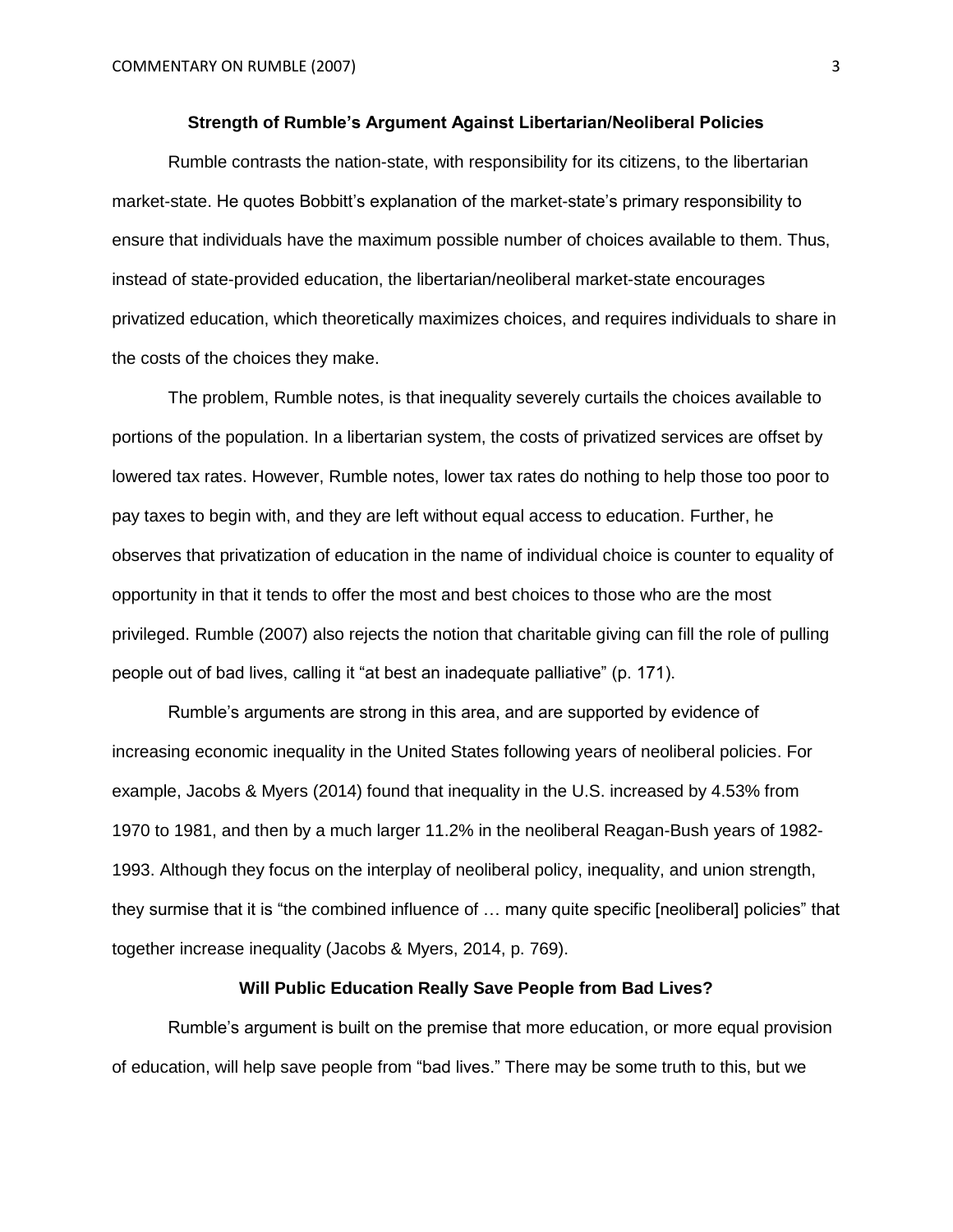cannot overlook the many interrelated factors that will affect the ability of education to help the disadvantaged.

#### **Educational Environment**

One factor to consider is the educational environment, which contributes to educational effectiveness through, for example, a positive social environment and high-quality teachers. These dimensions of effectiveness can pose challenges in low-income areas. For example, Simon and Moore Johnson (2015) discuss the high rate of teacher turnover in high-poverty U.S. public schools. Providing government funding for education as Rumble advocates does not necessarily provide disadvantaged students with the supportive and stable educational environment necessary for success.

We can consider distance education as a possible solution to inequities in educational environment: Through distance education, students from disadvantaged localities and their more advantaged peers can potentially be desegregated. In practice, though, even distance education poses challenges for low-income students who may not have access to the technology required for online courses, a common – though certainly not the only – type of distance education. We can also ask whether providing distance education as a subsidized option means that students who have the means to do so will attend traditional schools, while disadvantaged students will remain segregated in distance education programs.

### **Academic Preparedness**

While the issue of educational environment for the disadvantaged may be most prominent at the primary and secondary levels, the post-secondary level also presents lowincome students with obstacles beyond paying tuition. These students "often arrive on campus not as prepared for college-level work as their wealthier peers," even as they have competing demands on their time such as the need to work or care for family (Pierce, 2016, p. 14). While providing access to higher education through government funding is helpful, further steps are needed to promote equal opportunity for success (Gidley & Hampson, 2010).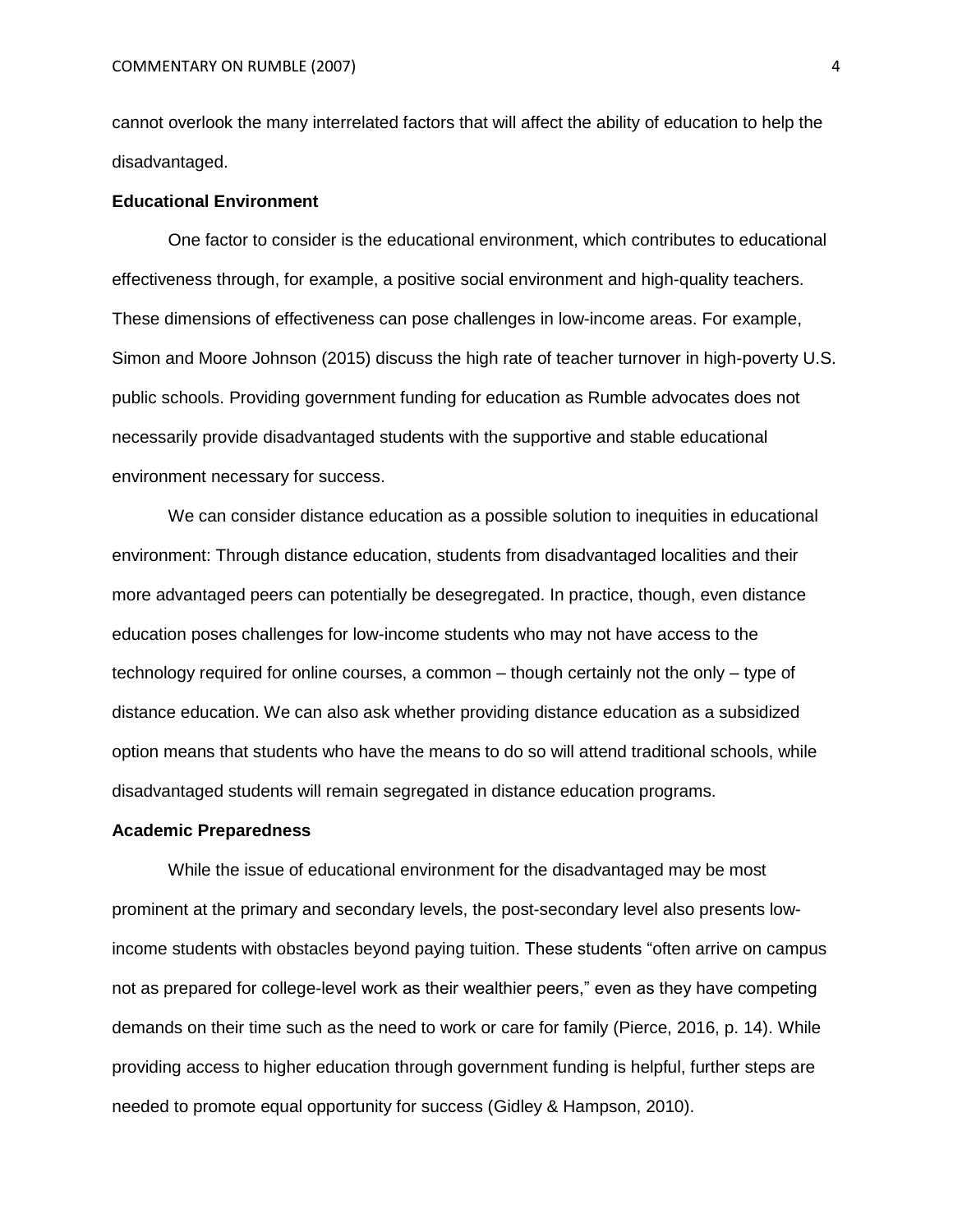# **The Benefits of Education**

Rumble states a priori, and it seems to be widely accepted, that education enriches lives. Rumble's argument would be enhanced by discussion of how this enrichment takes place, both economically and otherwise.

There is good evidence that higher levels of education carry economic benefits for individuals when they are compared to individuals with lower levels of education (Wolf, 2002). However, this is a relative measurement. According to a "credentialist" view of education, the wealthy use educational credentials to get the best jobs (Groot & Hartog, 1995). If government provides secondary education to all, then those with the financial means can turn to postsecondary education to distinguish themselves from other job applicants. If government provides post-secondary education, then they can turn to advanced degrees. In other words, to the extent that education is a positional good, the advantaged can always seek more to maintain their relative position.

#### **Global Inequality**

As Rumble acknowledges, inequalities are rampant both among and within nations. As an example of inequality between nations, he cites the U.S. average life expectancy of 77 years, compared to 39 years in Malawi. As an example of intra-national inequality, he notes that the poorest 10% of the population in Sierra Leone brings in 0.5% of the country's income, while the richest 10% brings in 43.6%.

Rumble proposes that governments take responsibility for the education of their citizens. To the extent that public funding of education within a country may help redistribute opportunity, success, and the "good life" among that country's citizens, it still does not address the issue of international inequality. The United States still has far more of the "material well-being, freedom, safety, access to culture and enjoyment" (Rumble, 2007, p. 171) that characterize the good life than does Malawi. Furthermore, redistributive taxes may be more effective at lowering inequality in rich countries than in poor countries (Kenny, 2014).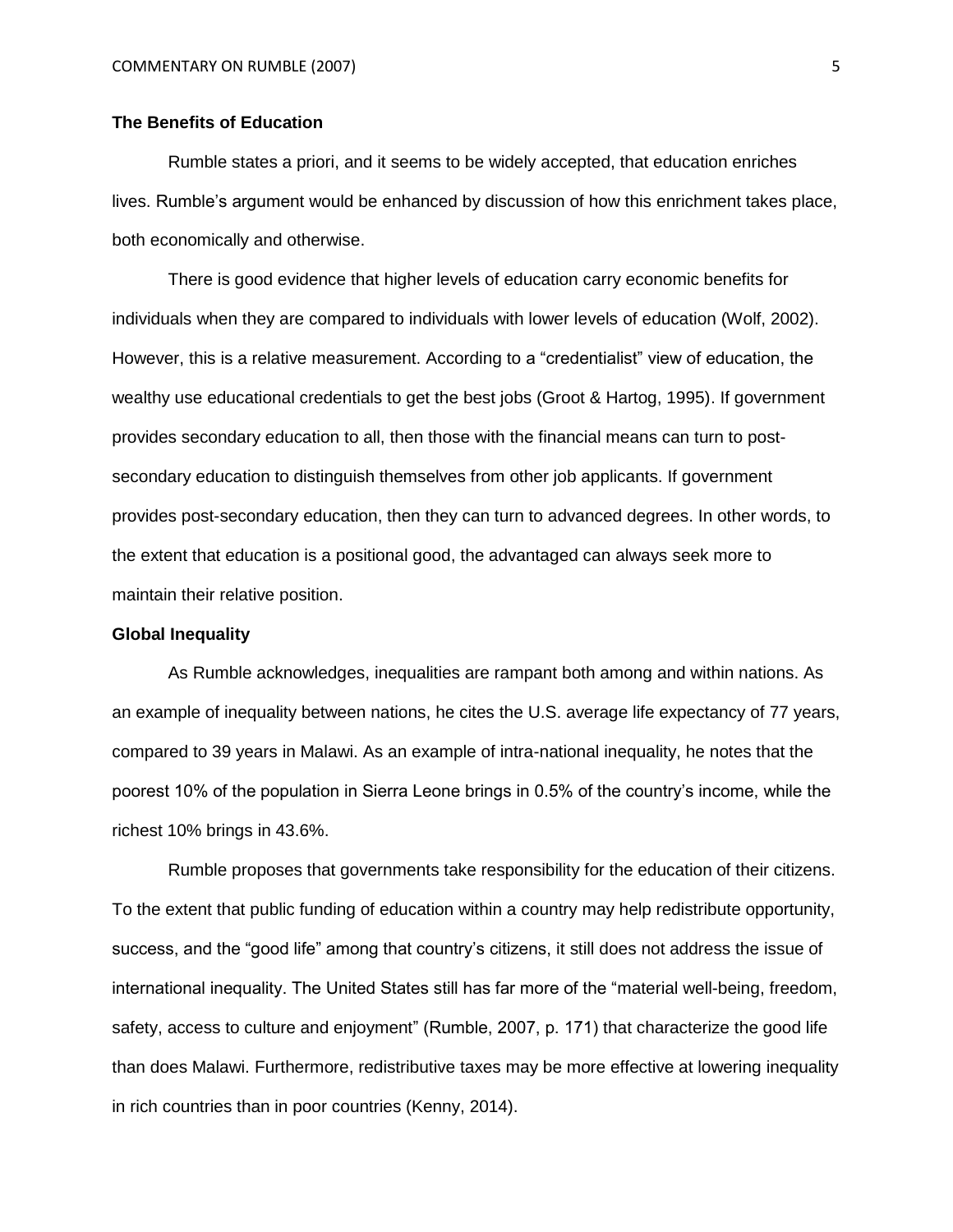# **Conclusion**

If one accepts Rumble's (2007) premises – that society has a responsibility to reduce the number and impact of bad lives, and that education is a way to do this – then his argument is a strong indictment of libertarian and neoliberal policies of cost-sharing. If the state is to fund education for everyone, then cost become a serious concern, and Rumble posits distance education as the most cost-effective approach. This is consistent with Daniel, Kanwar, & Uvalic-Trumbic's (2009) proposal that distance education could be one element of breaking education's "iron triangle" of access, cost, and quality. However, Rumble's argument raises a number of questions about just how much publicly funded education can do to save people from bad lives, and how it will do this. Various factors beyond money affect individuals' ability to succeed in education and to be enriched by it.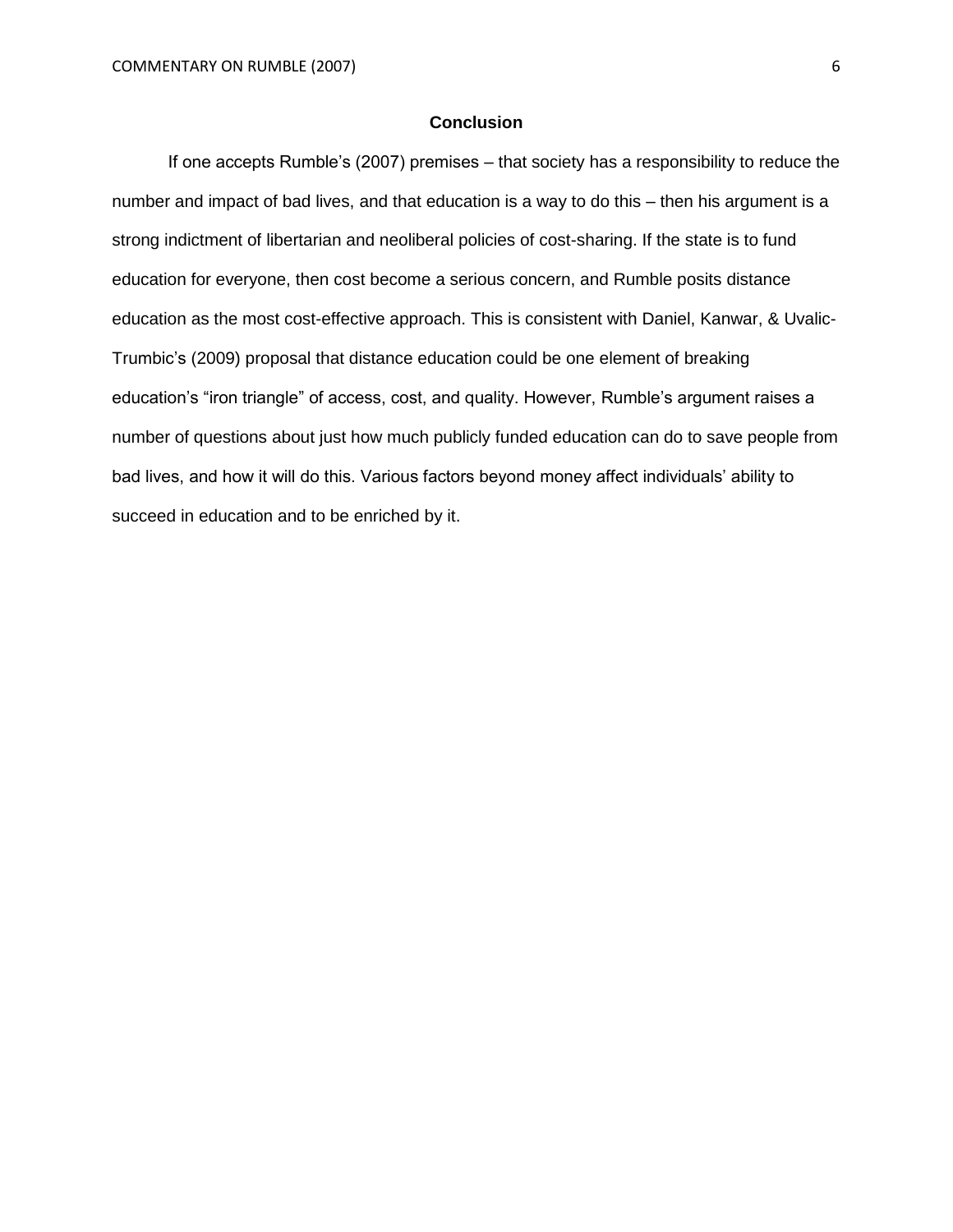#### References

- Daniel, J., Kanwar, A., & Uvalic-Trumbic, S. (2009). Breaking higher education's iron triangle: Access, cost, and quality. *Change: The Magazine of Higher Learning, 41*(2), 30-35. doi: 10.3200/CHNG.41.2.30-35.
- Gidley, J. M., & Hampson, G.P. (2010). From access to success: An integrated approach to quality higher education informed by social inclusion theory and practice. *Higher Education Policy, 23*(1), 123-147. Retrieved from [http://www.researchgate.net](http://www.researchgate.net/)
- Freeman, S. (2014). Original position. In E. Zalta (Ed.), *Stanford encyclopedia of philosophy.* Retrieved from<https://plato.stanford.edu/entries/original-position/>
- Groot, W., Hartog, J. (1995). Screening models and education. In M. Carnoy (Ed.), *International encyclopedia of economics of education.* Oxford: Pergamon.
- Jacobs, D., & Myers, L. (2014). Union strength, neoliberalism, and inequality: Contingent political analyses of U.S. income differences since 1950. *American Sociological Review, 79*(4), 752-774. doi:10.1177/0003122414536392
- Kenny, C. (2014). Why raising taxes on the rich won't fix global inequality. *Bloomberg.* Retrieved from [https://www.bloomberg.com](https://www.bloomberg.com/)
- Pierce, D. (2016). Supporting students beyond financial aid: Low-income students need support that goes beyond tuition assistance. *Community College Journal, 86*(4), 12-16. Retrieved from<http://www.aacc.nche.edu/Publications/CCJ>
- Rumble, G. (2007). Social justice, economics and distance education. *Open Learning: The Journal of Open and Distance Learning, 22*(2), 167 -176.
- Simon, N., & Moore Johnson, S. (2015). Teacher turnover in high-poverty schools: What we know and can do. *Teachers College Record, 117*(3), 1-36. Retrieved from <http://www.tcrecord.org/>